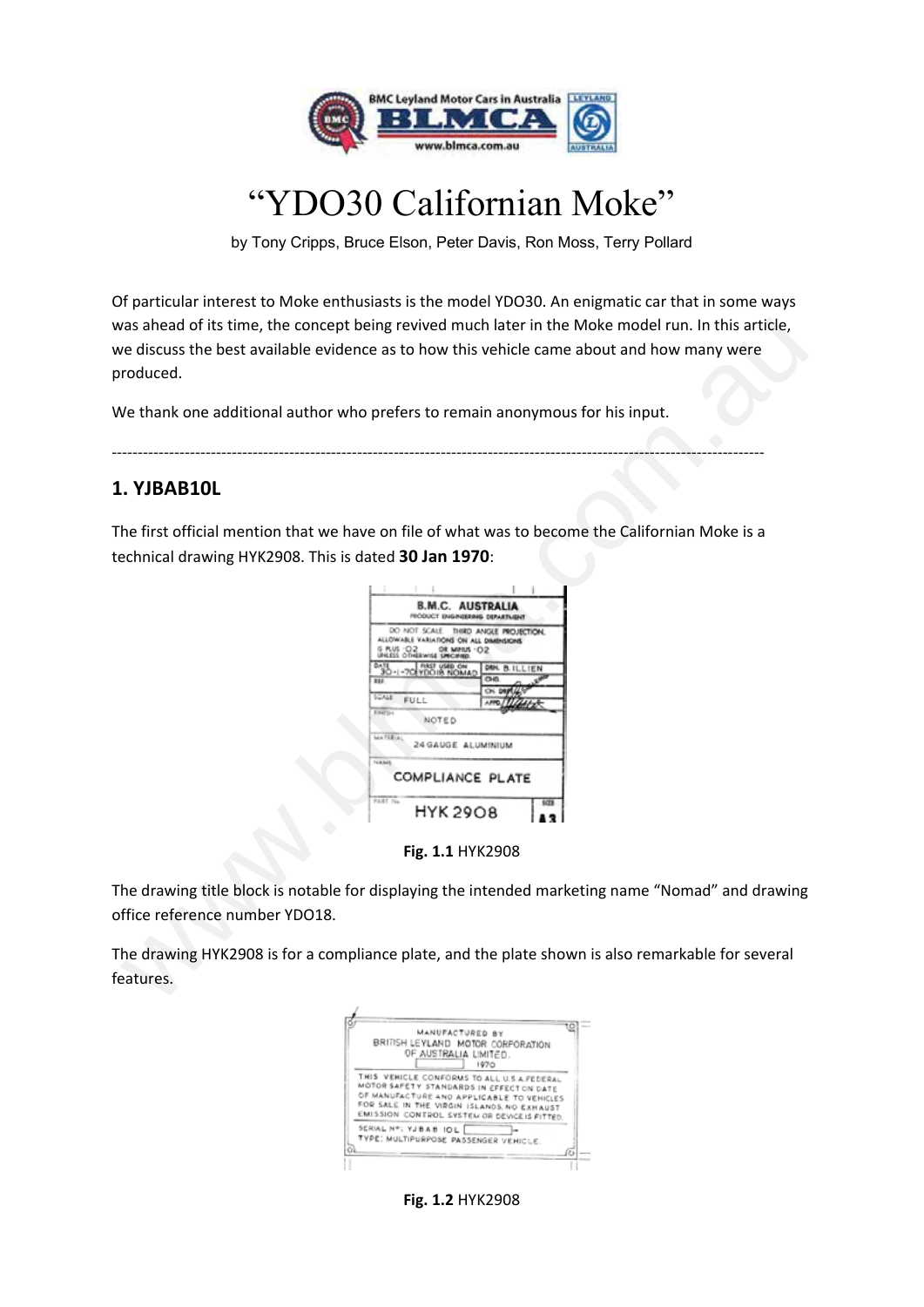Note the statement "No exhaust emission control system or device is fitted". Also, the model identification code is given as YJBAB10L, which as shown below, indicates a 1098cc power unit and LHD.

Our next primary reference is drawing MYH4080 with an amendment dated **25 Feb 1970**



**Fig. 1.3** MYH4080

Fig. 3 MYH4080 shows that the "Nomad" is to have a 1098cc engine, in LHD, meeting US regulations and with the body number starting at 501 and a 1098cc power unit 10YF/U/H.

The above is consistent with the next available document, which is a Service Liaison Summary dated 16<sup>th</sup> April 1970 in which it is stated:

**FOR THE SURFAIT AND SURFAIT AND ALL CALCE THE SURFAIT AND ALL CALCE THE SURFAINDED**<br>
IT'S IS ANYHAD80 shows that the "Normal" is to have a 1098cc engine, in LHD, meeting US regulations<br>  $\theta^2$  and MVH4080 shows that the

**Fig. 1.4** Service Liaison Summary 16/4/1970

The new information here is the quantity: an order for 300 vehicles and official notification to dealers of the name Nomad.

We come now to the BMC standard, page A25‐2 50A. This is dated **3rd August 1970**. We focus on the information for YJBAB10L.



#### **Fig. 1.5** BMC Standard A25‐2‐50A

The Standard supports the production (intended or actual) of 300 YJBAB10L for export to US Virgin Islands and designated 2/YDO18, in LHD with 1098cc engine.

Note the designation as a 4 seater.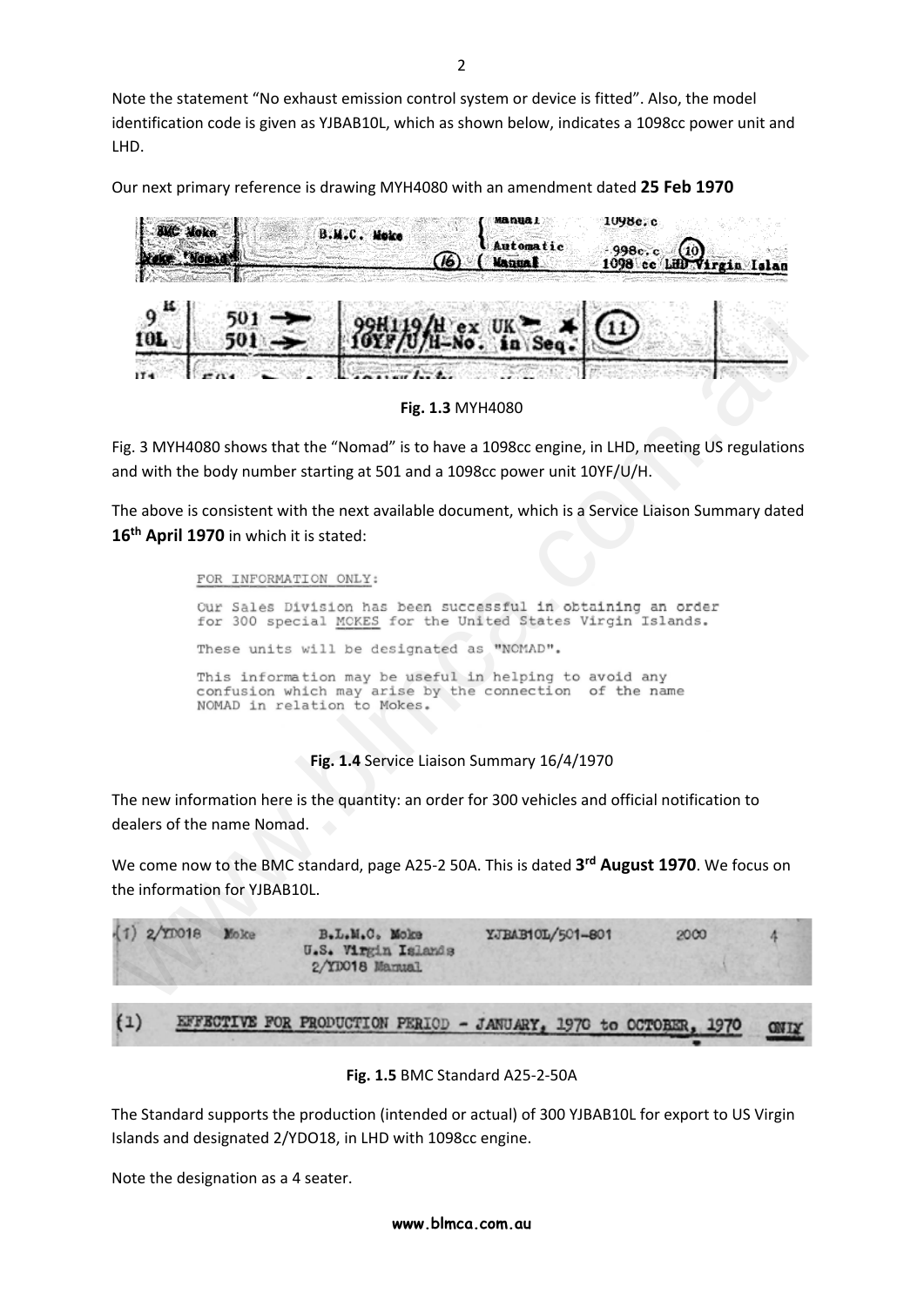The photo below shows what are apparently YJBAB10L vehicles being made ready for export. Note the newly designed lights, but side fuel tank. The photo is staged, and taken on the lawn in front of the new administration building, not in the dispatch area of the factory.



**Fig. 1.5** YJBAB10L stacked for export. Estimated date: May/June 1970.

Drawings for lights, reflectors and wheelarch extensions are dated Jan/Feb 1970 and first specified for "Nomad" 2/YDO18.

YJBAB10L changed to YJBAB11L before the full complement of YJBAB10L vehicles were completed.

Since the BMC Standard specified 300 x 10L vehicles, and lists 250 x 11L vehicles, it is concluded that 50 x 10L vehicles were produced, the specification changed to larger engine with emission control, and 250 x 11L vehicles either produced, or planned for production during Nov/Dec 1970. The 11L vehicles had emission control, and 1275cc engine.

‐‐‐‐‐‐‐‐‐‐‐‐‐‐‐‐‐‐‐‐‐‐‐‐‐‐‐‐‐‐‐‐‐‐‐‐‐‐‐‐‐‐‐‐‐‐‐‐‐‐‐‐‐‐‐‐‐‐‐‐‐‐‐‐‐‐‐‐‐‐‐‐‐‐‐‐‐‐‐‐‐‐‐‐‐‐‐‐‐‐‐‐‐‐‐‐‐‐‐‐‐‐‐‐‐‐‐‐‐‐‐‐‐‐‐‐‐‐‐‐‐‐‐‐‐

# **2. YJBAB11L**

The documentation for YJBAB11L is an entry in the BMC Standard **Fig. 1.5** BMC Standard A25‐2‐50A at Note 2.



**Fig. 2.1** BMC Standard A25‐2‐50A

And also the compliance plate HYK2921 dated **15/4/1970**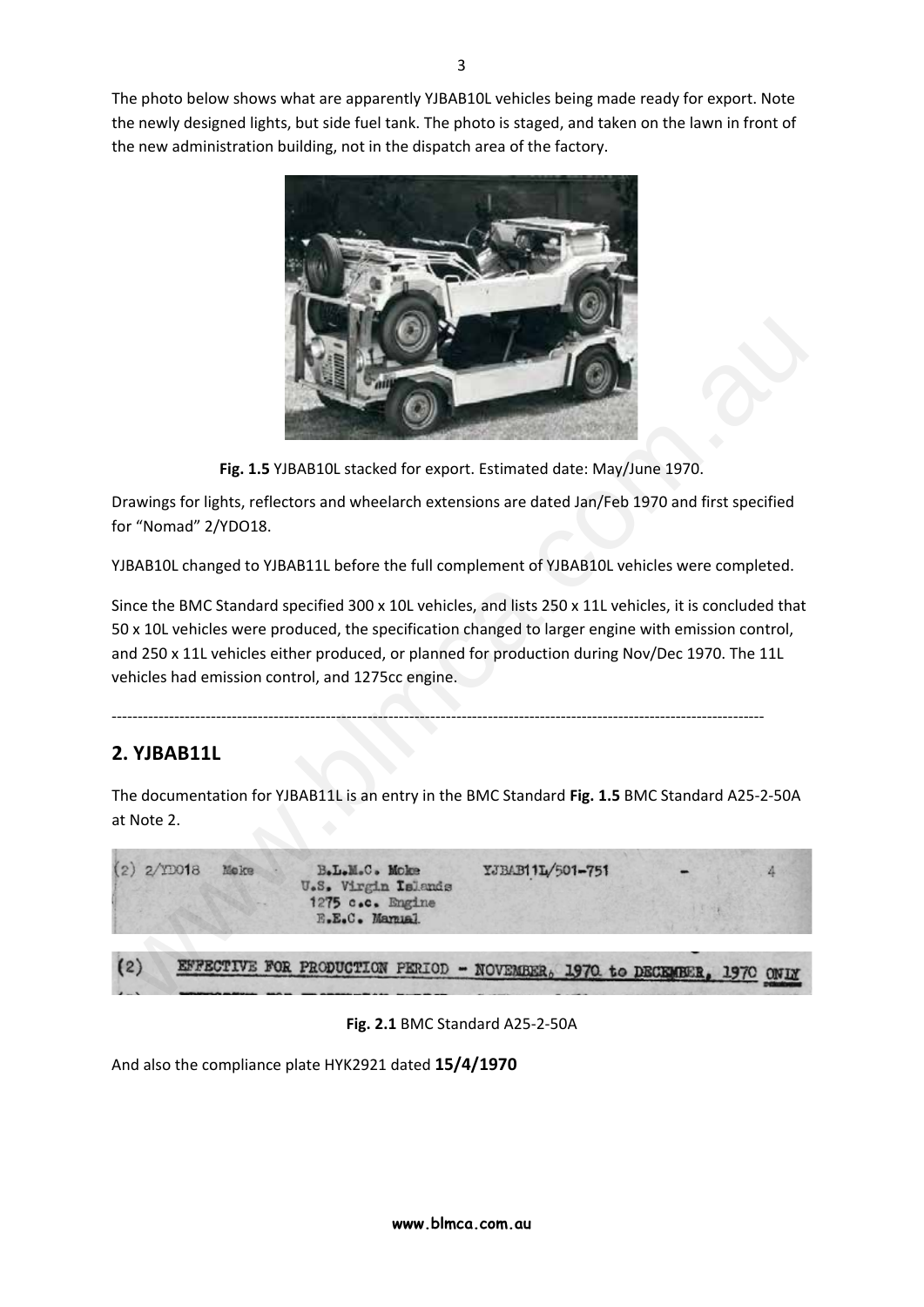

 $\Delta$ 

**Fig. 2.2** HYK2921

YJBAB11L is also designated a 4 seater.

The term "Virgin Islands" continues to appear but deletes the sentence "no exhaust emissions control equipment is fitted".

This vehicle is 1275cc.

Seating Capacity 4.

250 to be produced in LHD.

This drawing is dated 15/4/1970, and the model is designated 2/YDO18 Nomad

This could be a result of the delay in producing the 2/YDO18 for Virgin Islands and changing (increasing stringency) of emissions controls required. It is not known what the significance of the short production run Nov to Dec 1970 signifies. Fig. 2.2 HYK2921<br>Fig. 2.2 HYK2921<br>The term "Virgin Islands" continues to appear but deletes the sentence "no exhaust emissions<br>ontrol equipment is fitted".<br>This vehicle is 1275cc.<br>asting Capacity 4.<br>So to be produced in LH

It has been discovered that a YJBAB11L is registered in the Netherlands. This is described as a 4 seater, 1275cc engine. It has a side fuel tank.

Since the compliance plate mentions Virgin Islands, then it is presumed these vehicles, if produced at all, were destined for US Virgin Islands and not some other export market.

These are drawing office reference 2/YDO18, Nomad.

It appears some were manufactured.

‐‐‐‐‐‐‐‐‐‐‐‐‐‐‐‐‐‐‐‐‐‐‐‐‐‐‐‐‐‐‐‐‐‐‐‐‐‐‐‐‐‐‐‐‐‐‐‐‐‐‐‐‐‐‐‐‐‐‐‐‐‐‐‐‐‐‐‐‐‐‐‐‐‐‐‐‐‐‐‐‐‐‐‐‐‐‐‐‐‐‐‐‐‐‐‐‐‐‐‐‐‐‐‐‐‐‐‐‐‐‐‐‐‐‐‐‐‐‐‐‐‐‐‐‐

### **The Virgin Islands Story**

It has now been established that the rear fuel tank fitment was not part of the original Virgin Islands specification, but the lights, reflectors and other equipment was.

Some time in 1969, there was a side collision accident in the US Virgin Islands involving a UK produced 10" wheel Moke. The woman driver was burnt to death when the side fuel tank ruptured and sprayed petrol all over her. The incident became the focus of a court case, with the UK Company as the defendant.

In the meantime, or perhaps shortly before this incident, the BMC Australia had set up a sale of 300 Mokes to the US Virgin Islands.

**www.blmca.com.au**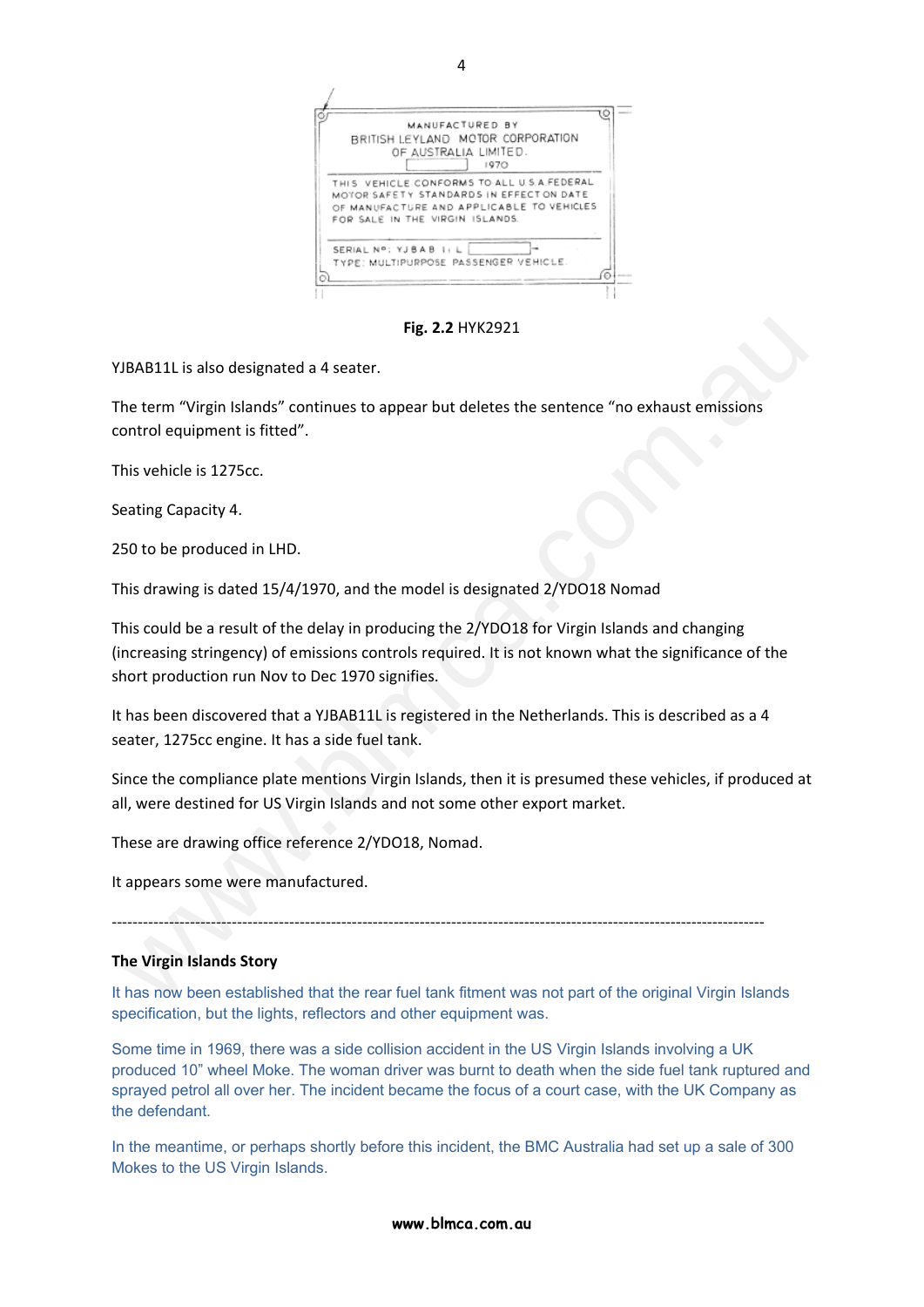Bruce Elson (Service) and Hans Tiedemann (Sales) went to the US Virgin Islands to attend the court case as observers, since the outcome may have had a serious implication for Australian Mokes, particularly if a recall of all Mokes was required.

In anticipation of, or perhaps as a result of, the court case, a decision was made to relocate the fuel tank from the side to the rear. As indicated below from the drawings, this decision appears to have been made in about June 1970.

Since the BMC Standard specified 300 x 10L vehicles, and lists 250 x 11L vehicles, it is concluded that 50 x 10L vehicles were produced, the specification changed to larger engine with emission control, and 250 x 11L vehicles either produced, or planned for production during Nov/Dec 1970. The 11L vehicles had emission control, and 1275cc engine. Or, considering the sample plate shown above for 10L, about 100 10L vehicles may have been produced.

None of these vehicles were sent to Virgin Islands.

Drawings for rear fuel tank piping etc are dated 8/1970, and refer to YDO30 only. The change from 2/YDO18 to YDO30 is thus now known to have occurred in about July 1970. This is designation YJBAB12L. The compliance plate has Virgin Island reference deleted, indicating that despite best efforts to include a rear tank to head off safety concerns, the deal had been cancelled about the same time.

At this time (July/August 1970) items like fuel tanks would have had to have been ordered from UK at 6-12 months lead time.

About 18 months later, Dec 1971, the Californian was announced. YDO30A. These were stamped YJBAB12R but complianced as YJBAB13R.

YDO30B, YJBAB14R, described as "Utility", may have been made during 1971 and backdated to 1970.

‐‐‐‐‐‐‐‐‐‐‐‐‐‐‐‐‐‐‐‐‐‐‐‐‐‐‐‐‐‐‐‐‐‐‐‐‐‐‐‐‐‐‐‐‐‐‐‐‐‐‐‐‐‐‐‐‐‐‐‐‐‐‐‐‐‐‐‐‐‐‐‐‐‐‐‐‐‐‐‐‐‐‐‐‐‐‐‐‐‐‐‐‐‐‐‐‐‐‐‐‐‐‐‐‐‐‐‐‐‐‐‐‐‐‐‐‐‐‐‐‐‐‐‐‐

# **3. YJBAB12L**

The first documentation for YJBAB12L is an entry in the BMC Standard at Note 3.



#### **Fig. 3.1** BMC Standard A25‐2‐50A

The Standard refers to a 1275cc power unit in LHD with EEC and ELC (ELC means evaporative loss control – i.e. a carbon cannister).

Model shown is YDO30, 4 seater.

There are two relevant drawings.

Drawing HYK2996, dated 4th May 1970, by which time the model designation had changed to YDO30 in the drawing title block) shows that for export, an old style Identification plate (2 piece) was fitted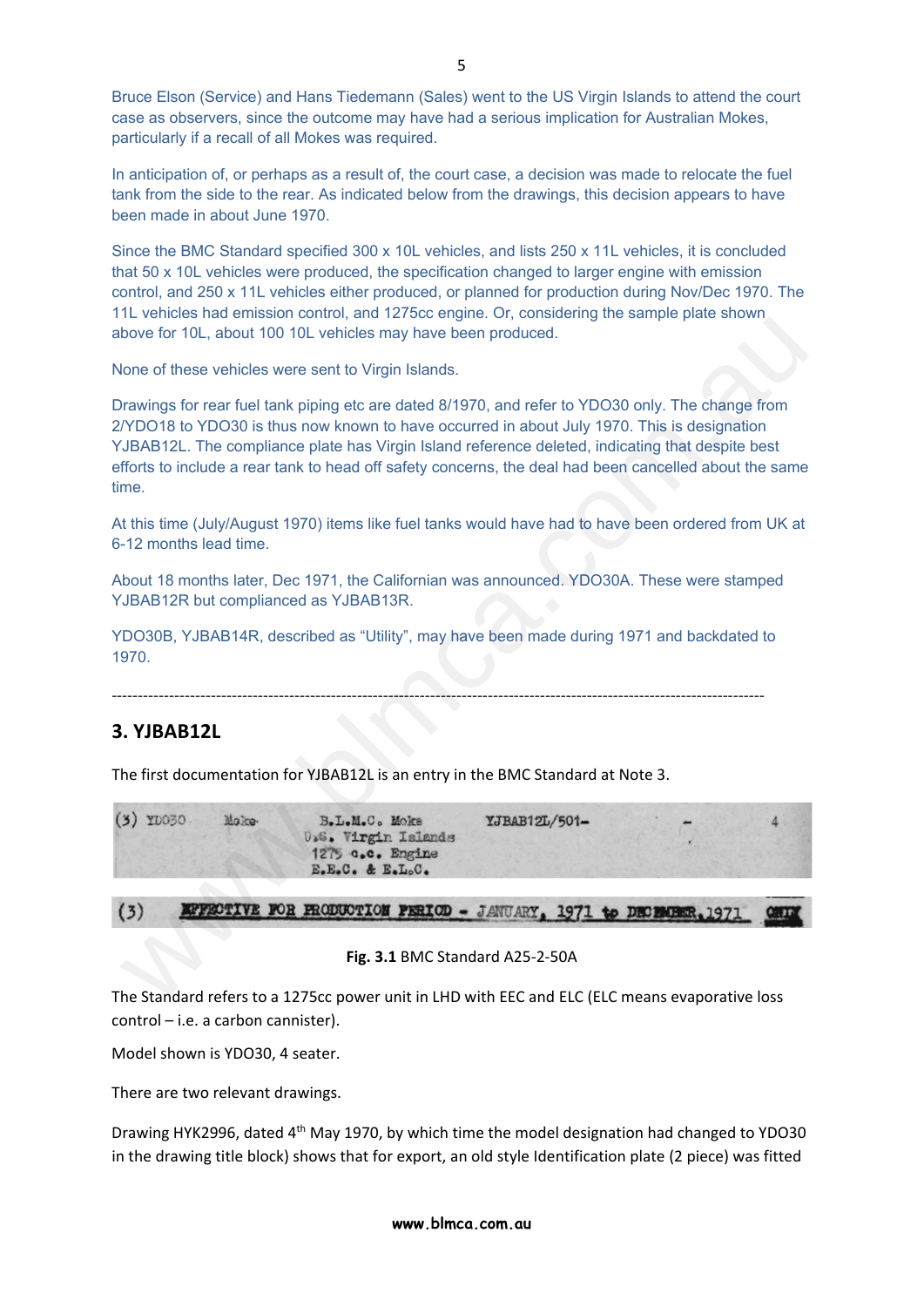(to engine compartment, and a unique Compliance Plate for the export market fitted in the passenger compartment.

Note that in HYK2996, although the drawing is dated May 1970, the plate shown has 1971 indicating perhaps that the intended production for this model is 1971.

Note that this drawing is dated just a few weeks after HYK2921 15/4/1970 Fig. 2.2.

|                                            | MODEL<br><b>TYPE</b><br>SERIAL No<br>ENGINE N <del>a</del><br>COLOUR<br><b>G.VM</b><br><b>GCM</b>                                                                                                              |
|--------------------------------------------|----------------------------------------------------------------------------------------------------------------------------------------------------------------------------------------------------------------|
|                                            | NTEE CEASES ON REMOVAL OF THIS PL<br><b>BRITISH LEYLAND MOTOR CORPORATION</b><br>OF AUSTRALIA LIMITED.<br>TY HULL AND VOID.<br>THE SERAL PLATE IDENTIFIES THIS VEHICLE<br>QUOTE FROM IT IN YOUR CORRESPONDENCE |
|                                            | Fig. 3.2a HYK2996 Engine compartment<br><b>MANUFACTURED BY</b><br>BRITISH LEYLAND MOTOR CORPORATION                                                                                                            |
|                                            | OF AUSTRALIA LIMITED.<br>1971<br>THIS VEHICLE CONFORMS TO ALL U.S.A.FEDERAL<br>MOTOR SAFETY STANDARDS IN EFFECT ON DATE<br>OF MANUFACTURE<br>SERIAL Nº: YJBAB IZL<br>MULTIPURPOSE PASSENGER VEHICLE            |
|                                            | Fig. 3.2b HYK2996 Passenger compartment                                                                                                                                                                        |
| a repeat of that shown above in Fig. 3.2b. | he second drawing is Compliance Plate HYK3108 (below) is for YJBAB12L and is dated 3/8/1970 and                                                                                                                |
|                                            | MANUFACTURED BY<br>BRITISH LEYLAND MOTOR CORPORATION<br>OF AUSTRALIA LIMITED.<br>1971                                                                                                                          |
|                                            | THIS VEHICLE CONFORMS TO ALL U.S.A.FEDERAL<br>MOTOR SAFETY STANDARDS IN EFFECT ON DATE<br>OF MANUFACTURE.<br>SERIAL Nº: YJBAB 12L                                                                              |
|                                            |                                                                                                                                                                                                                |



**Fig. 3.2b** HYK2996 Passenger compartment

| THIS VEHICLE CONFORMS TO ALL U.S.A.FEDERAL<br>MOTOR SAFETY STANDARDS IN EFFECT ON DATE<br>OF MANUFACTURE.<br>SERIAL Nº: YJBAB 12L<br>TYPE: MULTIPURPOSE PASSENGER VEHICLE. | MANUFACTURED BY<br>RRITISH LEYLAND MOTOR CORPORATION<br>OF AUSTRALIA LIMITED.<br>1971 |
|----------------------------------------------------------------------------------------------------------------------------------------------------------------------------|---------------------------------------------------------------------------------------|
|                                                                                                                                                                            |                                                                                       |
|                                                                                                                                                                            |                                                                                       |

**Fig. 3.3** HYK3108

By this time, reference to Virgin Islands has been deleted from the Compliance plate.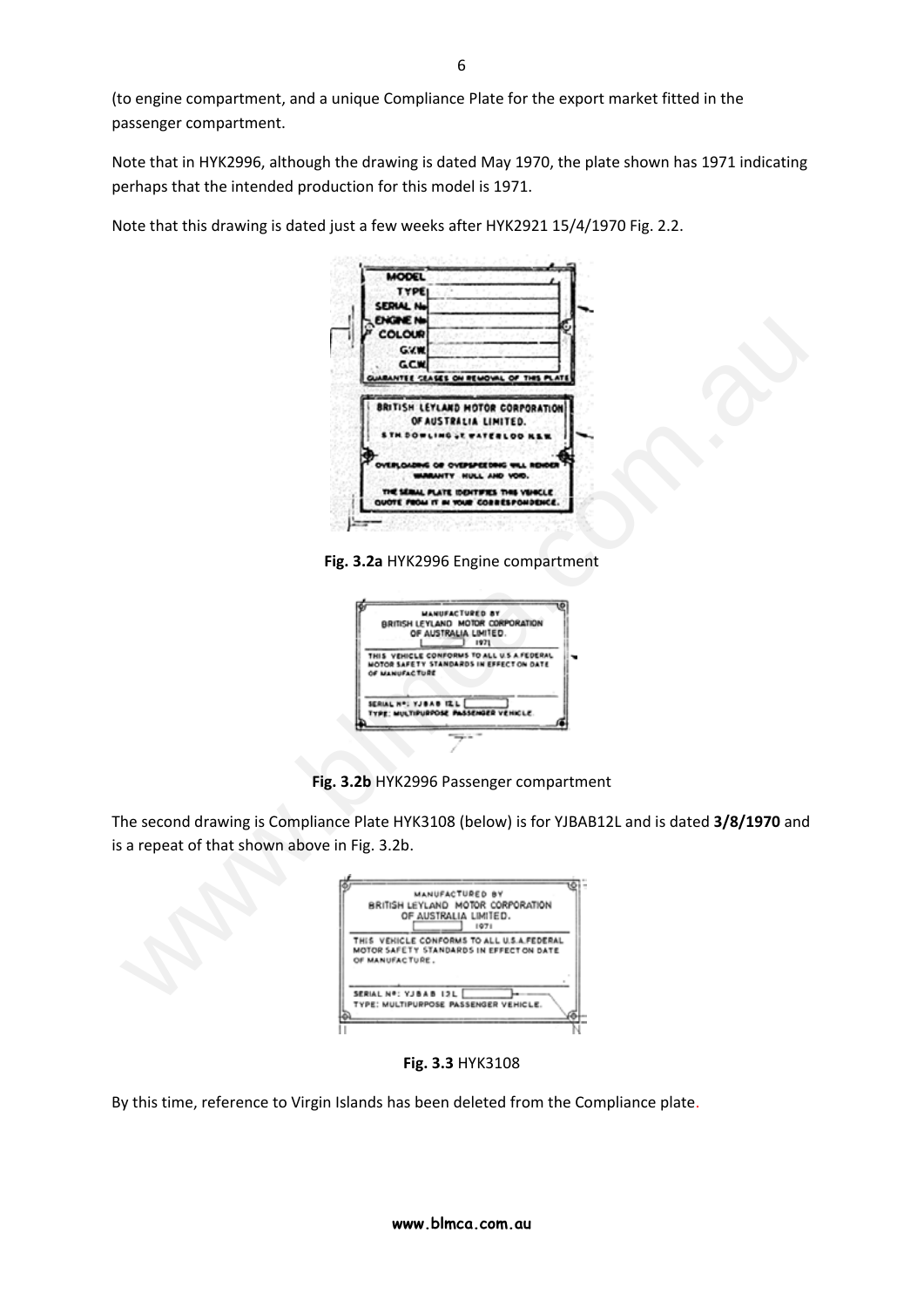# **4. YJBAB12R and 13R**

Drawing MYH4085, lists all the models of interest.



**Fig. 4.1a** MYH4085 Model listing Moke.

|                                                     |   | 12<br>13.<br>鸫 | <b>TD05</b> | YD030 (LHD RS REGS. 1275)<br>YD030B (1275) |      |                                                                                                                                                                                                  |
|-----------------------------------------------------|---|----------------|-------------|--------------------------------------------|------|--------------------------------------------------------------------------------------------------------------------------------------------------------------------------------------------------|
|                                                     |   |                |             |                                            |      |                                                                                                                                                                                                  |
|                                                     |   |                |             | Fig. 4.1a MYH4085 Model listing Moke.      |      |                                                                                                                                                                                                  |
|                                                     |   | AUTHY. ISSUE   |             | <b>REVISIONS</b>                           | CHD  | DATE                                                                                                                                                                                             |
|                                                     |   | 24912          |             | Release                                    | J.B  | 21.3.68                                                                                                                                                                                          |
|                                                     |   | 29412          | 1           | devision                                   | r.a. | 25.2.7                                                                                                                                                                                           |
|                                                     |   | 40032          | ∙           |                                            |      |                                                                                                                                                                                                  |
|                                                     |   |                |             |                                            |      |                                                                                                                                                                                                  |
|                                                     |   |                |             | $ID0304 - BX.210 -$                        |      |                                                                                                                                                                                                  |
|                                                     |   |                |             | M1425 & FF.1200                            |      |                                                                                                                                                                                                  |
|                                                     | н | 33320          |             |                                            |      | $K_{m}$ 19.10.                                                                                                                                                                                   |
|                                                     |   |                |             | <b>TD0348</b>                              |      | 21-1                                                                                                                                                                                             |
|                                                     |   |                |             | Fig. 4.1b MYH4085 Details of amendments.   |      | his is a significant document since it shows the new model code YDO30, with type codes 12, 13 and<br>4 with 1275cc engines but with 12 being LHD and 13 and 14 presumably RHD. Date 10/71.       |
| e called YDO30 in May 1970.                         |   |                |             |                                            |      | DO30 Model 12 appears as LHD 1275cc. It is thought this may be the final version of what was<br>riginally Nomad but now with a rear mounted fuel tank. As mentioned in Section 3, 12L started to |
| upported by the press release below, dated 12/1971. |   |                |             |                                            |      | DO30A is a new model, added in October 1971, and is almost certainly a "Californian Moke". This is                                                                                               |
|                                                     |   |                |             |                                            |      | he conclusion here is that the Virgin Islands deal was cancelled some time between May 1970 and                                                                                                  |
|                                                     |   |                |             |                                            |      | ctober 1971 at the outside. Given delays in preparing drawings, the Virgin Islands deal was                                                                                                      |

**Fig. 4.1b** MYH4085 Details of amendments.

The conclusion here is that the Virgin Islands deal was cancelled some time between May 1970 and October 1971 at the outside. Given delays in preparing drawings, the Virgin Islands deal was probably cancelled in the first half of 1971.

Note also the date for addition of YDO30B. These are presumed 14R "utility" vehicles.

In **December 1971**, we have an official press release announcing the Californian Moke to the general public:

‐‐‐‐‐‐‐‐‐‐‐‐‐‐‐‐‐‐‐‐‐‐‐‐‐‐‐‐‐‐‐‐‐‐‐‐‐‐‐‐‐‐‐‐‐‐‐‐‐‐‐‐‐‐‐‐‐‐‐‐‐‐‐‐‐‐‐‐‐‐‐‐‐‐‐‐‐‐‐‐‐‐‐‐‐‐‐‐‐‐‐‐‐‐‐‐‐‐‐‐‐‐‐‐‐‐‐‐‐‐‐‐‐‐‐‐‐‐‐‐‐‐‐‐‐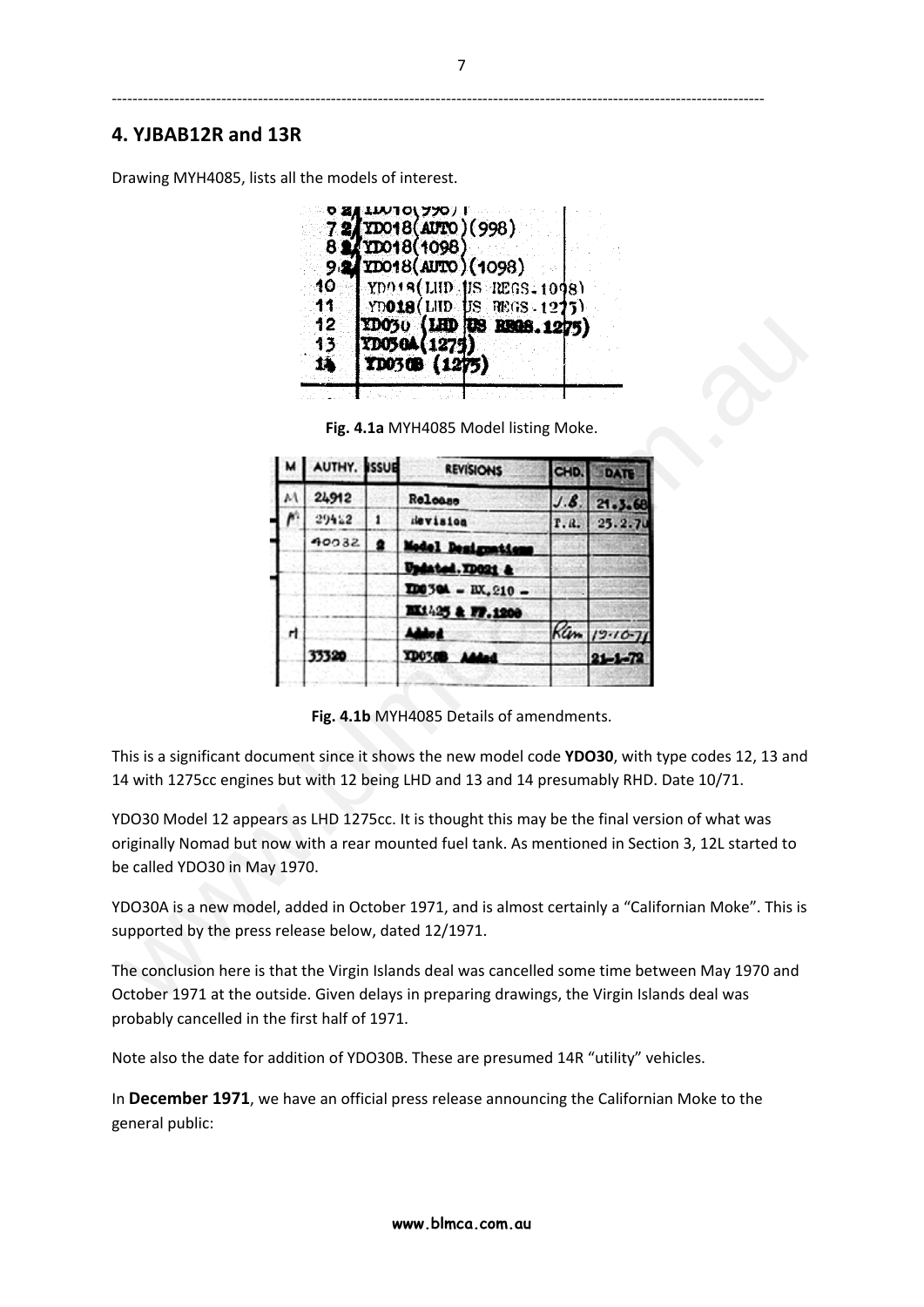

**Fig. 4.2** Press Release, Californian Moke

Note, the BMC Standard does not mention 13 coded vehicles at all.

A letter to an owner dated April 1977 indicates that the Californian model was produced from Nov 1971 to June 1973 and that approx 1500 were produced. However, (H Dwyer, Customer Relations, who wrote the letter, probably didn't realise that body numbering started at 501 and so the total made is probably about 1000). The recipient of the letter says his car was YJBAB12R 709 and engine number 1204 1243. Fig. 4.2 Press Release, Californian Mole<br>
Fig. 4.2 Press Release, Californian Mole<br>
letter to an owner dated April 1977 indicates that Californian model was produced from Nov<br>
971 to June 1973 and that approx 1500 were pro

| <b>MA-MA CAPORD STREET</b><br>PO BOX DA<br>BONDI JUNCTION, N.S.W.<br>DONDI JUNCTION, N.S.W 2002                                                                                                                | <b>TELEFIONE</b><br><b>TILEK</b><br>CARLES<br>٠<br>367-6039<br><b>LEYAGET</b><br>assess                                                                                                                                          |
|----------------------------------------------------------------------------------------------------------------------------------------------------------------------------------------------------------------|----------------------------------------------------------------------------------------------------------------------------------------------------------------------------------------------------------------------------------|
|                                                                                                                                                                                                                | 276h Ipril, 1977                                                                                                                                                                                                                 |
| HE: PED: KI: APL: 435                                                                                                                                                                                          |                                                                                                                                                                                                                                  |
|                                                                                                                                                                                                                |                                                                                                                                                                                                                                  |
| <b>Britain College</b><br>an course sales of                                                                                                                                                                   |                                                                                                                                                                                                                                  |
| an .<br>Elensin.                                                                                                                                                                                               |                                                                                                                                                                                                                                  |
| <b>Registably</b><br>EDILARD.                                                                                                                                                                                  |                                                                                                                                                                                                                                  |
|                                                                                                                                                                                                                |                                                                                                                                                                                                                                  |
| Dear Sir,<br>Tiers<br>LITLAND MORE                                                                                                                                                                             |                                                                                                                                                                                                                                  |
| connot provide amovers to all your questes we can inform you of the<br>following.<br>the local McMort.<br>the seturing overally beable and C.P. 1 L.E. With of Not Firest.<br>the ship the said out secondary. | The welcome you move applicated for Ayde-Of the U/S/70 and your dustringed that<br>Sattlett, N.A.C. and the solution and do its, L.C. most at Part for,<br>300 that this retribute. In him to return of the series) new of suite |
| En afterføldling                                                                                                                                                                                               | extended with at this rated unto sale behaves for, with to June 10<br>18. twicz, trains loan tour approximately 24,000 lishes produced lists/fly.                                                                                |
| For, discovinging the estating satula-                                                                                                                                                                         | SERINGS the "ColorSellow" from he as heapen predoced on lares on plane                                                                                                                                                           |
|                                                                                                                                                                                                                | The submitt-just price in castralia far the basis said in \$700 and<br>attained am with find a brochure cheing specifications within you responsing.                                                                             |
|                                                                                                                                                                                                                | Sidertmetels bether awards below are as longer analysis and the<br>anni centos por alterno anno i morto ago. Na present buo debetos<br>The pre-bangadine planes in Fassens of a plants oftential shorting and the unstitute      |
| "commercial" has been selected.                                                                                                                                                                                |                                                                                                                                                                                                                                  |
| Tomme that tailed for-                                                                                                                                                                                         |                                                                                                                                                                                                                                  |
|                                                                                                                                                                                                                |                                                                                                                                                                                                                                  |
|                                                                                                                                                                                                                |                                                                                                                                                                                                                                  |

**Fig. 4.3** Letter to owner from Leyland

The available compliance plate pictures indicate they had the body codes YJABAB12R or YJBAB13R – note, bodies were stamped 12R, but the compliance plates sometimes show 12R and sometimes show 13R each having a different set of ADR listings (more on this later).

# ‐‐‐‐‐‐‐‐‐‐‐‐‐‐‐‐‐‐‐‐‐‐‐‐‐‐‐‐‐‐‐‐‐‐‐‐‐‐‐‐‐‐‐‐‐‐‐‐‐‐‐‐‐‐‐‐‐‐‐‐‐‐‐‐‐‐‐‐‐‐‐‐‐‐‐‐‐‐‐‐‐‐‐‐‐‐‐‐‐‐‐‐‐‐‐‐‐‐‐‐‐‐‐‐‐‐‐‐‐‐‐‐‐‐‐‐‐‐‐‐‐‐‐‐‐

# **5. YJBAB14R**

Standard A25‐2 page 50B dated **21st Jan 1972**, a year after the Californian public announcement of Dec 197, mentions YDO30B, 14R.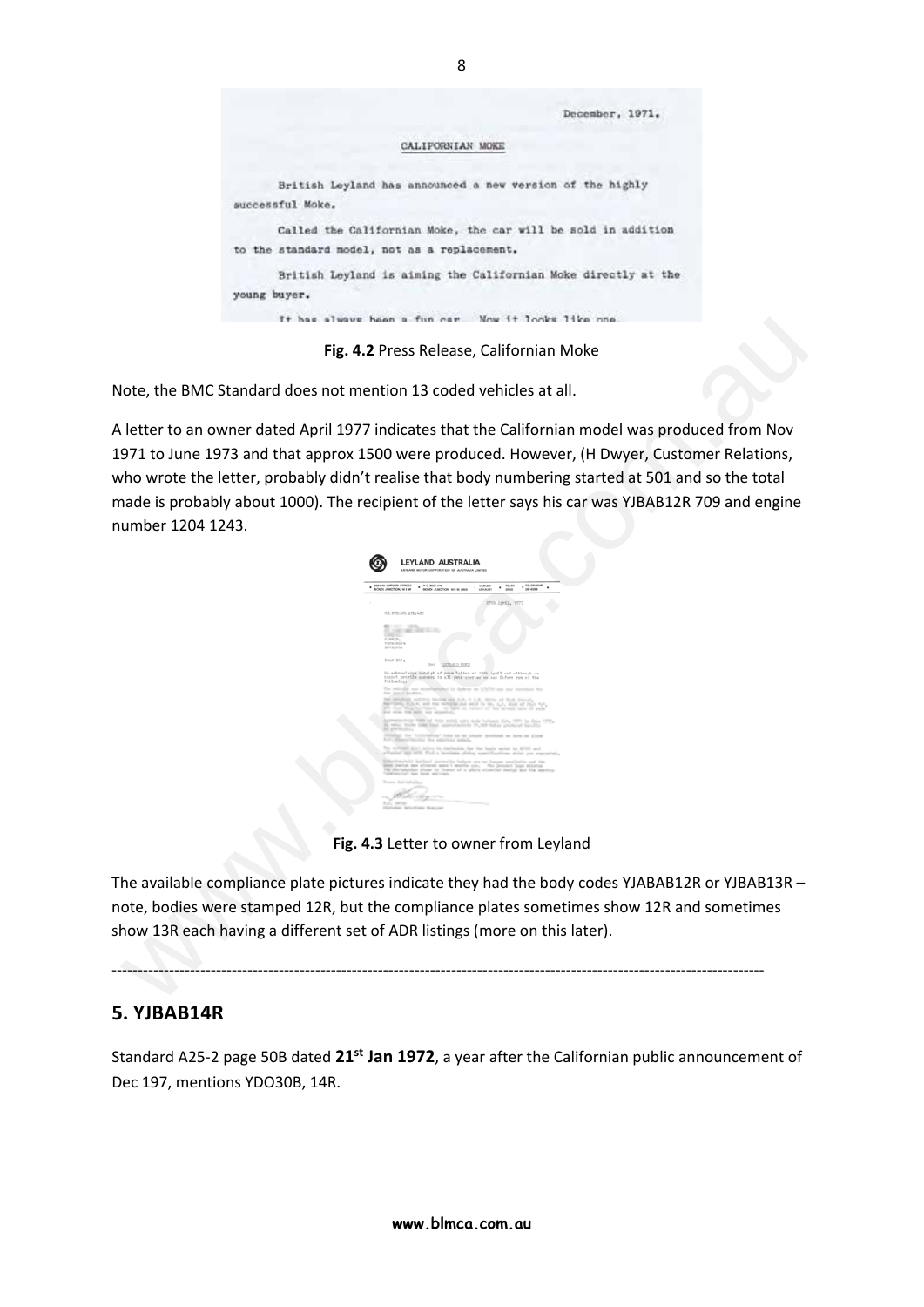|                    |       | AUSTRALIAN DESIGN RULES REQUIRED       | COMPLIANCE PLATE PART NUMBER MYH0692<br>$7 - 20$<br>COMPLIANCE PLATE INSTALLATION DRAWING HYK2955 |                  |                     |
|--------------------|-------|----------------------------------------|---------------------------------------------------------------------------------------------------|------------------|---------------------|
| DRAWING<br>PERENCE | MODEL | AUSTRALIAN SALES<br><b>DESIGNATION</b> | VEHICLE MODEL CODE AND<br><b>BODY SEQUENCE/CHASSIS</b><br>NUMBER                                  | $G*V*W*$<br>lbs. | SEATING<br>CAPACITY |
| <b>YDO'S OB</b>    | MORE  | MORB                                   | YJBAB1AR/501-751                                                                                  | 2000             | 2                   |
|                    |       | EFFECTIVE FOR PRODUCTION PERIOD =      |                                                                                                   | Nev. 1970 enly.  |                     |

**Fig. 5.1** BMC Standard A25‐2

|                                                           |                |                                | Fig. 5.1 BMC Standard A25-2                                                                                                                                                                                                                                                      |
|-----------------------------------------------------------|----------------|--------------------------------|----------------------------------------------------------------------------------------------------------------------------------------------------------------------------------------------------------------------------------------------------------------------------------|
|                                                           |                |                                | YDO30B, Type Code 14R, 1275 in RHD. The intended production date range November 1970 only.                                                                                                                                                                                       |
|                                                           |                |                                | However, documents (Flood Damaged List dated April 1972 shown below) indicate that 14R are<br>Moke 1275 Utility vehicles. Note the above states seating capacity 2 indicating "Utility". As<br>mentioned above in Fig. 4.1b, YDO30B was added to the model list in January 1972. |
|                                                           |                |                                | Fig. 5.1 and the Flood Damage List shows that the model designation YDO30B 14R was applied in<br>January 1972 but the entry in the standard shows intended production Nov 1970. Further, the ADR                                                                                 |
|                                                           |                |                                | listing in the compliance plate is a short list (see below).                                                                                                                                                                                                                     |
|                                                           |                |                                |                                                                                                                                                                                                                                                                                  |
| have been any production of YDO30 during 1970.<br>Release | J.B.           | 21.3.68                        | The dates are inconsistent since all the drawings for these cars are dated 1970 and there could not                                                                                                                                                                              |
| devision                                                  | $\mathbf{a}$ . | 25.2.7                         |                                                                                                                                                                                                                                                                                  |
| Model Designations                                        |                |                                |                                                                                                                                                                                                                                                                                  |
| Updated.YD021 &                                           |                |                                |                                                                                                                                                                                                                                                                                  |
| $2D0304 - BX_{0210} -$<br>BX1-25 & FF.1200                |                |                                |                                                                                                                                                                                                                                                                                  |
| Added                                                     | Rûm            |                                |                                                                                                                                                                                                                                                                                  |
| <b>YD0308</b><br>Added                                    |                | $19 - 10 - 7$<br>$21 - 1 - 72$ |                                                                                                                                                                                                                                                                                  |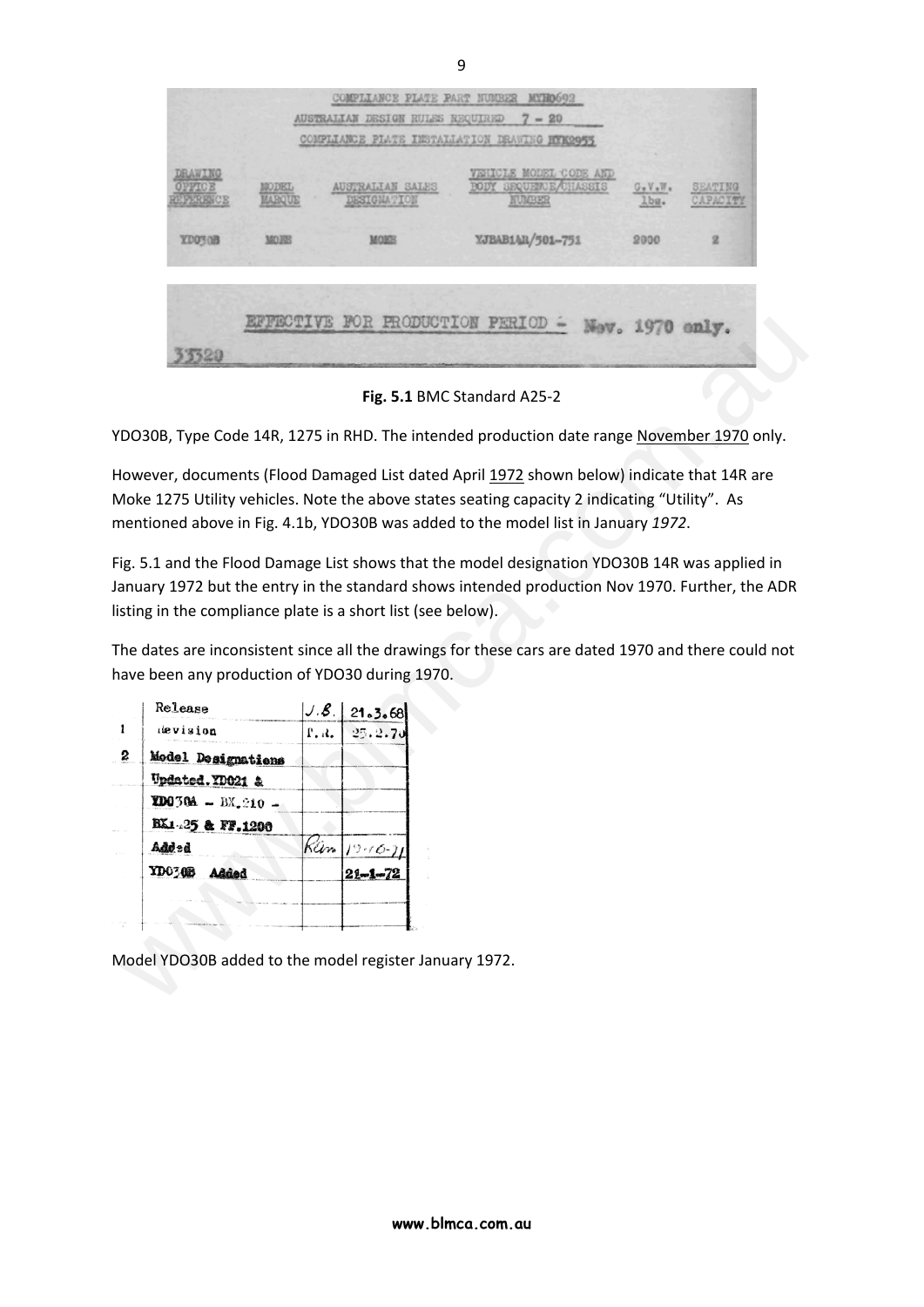# **6. All models**

**Service Bulletin dated 30/3/1972** states:

| 4. CALIFORNIAN NGKE.                                                                                                                                                         |                               | VENICLE IDENTIFICATION.                                                |
|------------------------------------------------------------------------------------------------------------------------------------------------------------------------------|-------------------------------|------------------------------------------------------------------------|
| request R/H drive vehicle. These vehicles can be identified by the<br>following car type and engine prefix:                                                                  |                               | The Californian Hokes have been produced for local and countries which |
| Car Type<br>Engine Prefix                                                                                                                                                    | YJBAB13/0000<br>1204/000      |                                                                        |
| Some Hokes produced for the Virgin Islands have been converted from<br>L/H drive to R/R drive. These vehicles can be identified by the car type<br>and engine number prefix: |                               |                                                                        |
| Car Type<br>Engine Frefix                                                                                                                                                    | YJ3AB127/0000<br>12YG/U/N 000 | u                                                                      |

**Fig 6.1** Service Bulletin 30/3/1972

#### **FLOOD DAMAGE BULLETIN**

|                                                                                                                  | Fig 6.1 Service Bulletin 30/3/1972 |                                               |
|------------------------------------------------------------------------------------------------------------------|------------------------------------|-----------------------------------------------|
|                                                                                                                  |                                    |                                               |
| he service bulletin is inconsistent with the Owner Letter and the Flood Damage Bulletin shown                    |                                    |                                               |
| elow. It is thought that the reference to 12YG power unit is incorrect and both YJBAB13R and                     |                                    |                                               |
|                                                                                                                  |                                    |                                               |
| JBAB12R are fitted with 1204 power units. This would make things consistent with Owner Letter                    |                                    |                                               |
| nd Flood Damage Bulletin.                                                                                        |                                    |                                               |
|                                                                                                                  |                                    |                                               |
| <b>LOOD DAMAGE BULLETIN</b>                                                                                      |                                    |                                               |
|                                                                                                                  |                                    |                                               |
| ervice Bulletin dated 4 <sup>th</sup> April 1972. In this Bulletin, there is a list of flood damaged vehicles in |                                    |                                               |
|                                                                                                                  |                                    |                                               |
| risbane, the list (for Mokes) is:                                                                                |                                    |                                               |
|                                                                                                                  |                                    | WHAT SIL                                      |
| MODEL                                                                                                            | ENGINE NC.                         | CHASSIS  O.                                   |
| Californian Moke Ute.                                                                                            | VJ85512R/611                       | 1204/1154                                     |
| Mini Californian Moke                                                                                            |                                    |                                               |
|                                                                                                                  | VJBAB12R/66B                       | 1204/1181                                     |
|                                                                                                                  |                                    | 1204/1182                                     |
|                                                                                                                  | 667                                |                                               |
| Moke 1275 CC Ute                                                                                                 | VJBAB14R/611                       | 12YG/U/H/1138                                 |
| Moke 1275 CC Ute                                                                                                 |                                    | YJBAB14R/612 12YG/U/H/11295                   |
| Moke 1275 CC Uts                                                                                                 | YJGAB14R/613                       | 12YG/U/H/1125                                 |
| Moke 1275 CC Ute                                                                                                 | YGBAB14R/614                       | 12YG/U/H/1126                                 |
| Moke 1275 CC Uta                                                                                                 | YJBAB14R/622                       | 12YC/U/H/1084                                 |
| Moke 1275 CC Uto                                                                                                 | YJBAB14R/624                       | 12YG/U/H1117                                  |
| Moke 1275 CC Ute                                                                                                 | YJBAB14R/626                       | 12YG/U/H1144                                  |
| Moke 1275 CC Uta                                                                                                 | YJBAB14R/592                       | 12YG/U/H/1102                                 |
| Moke 1275 CC Uts                                                                                                 | YJBAB14R/589                       | 12YG/U/H/1041                                 |
| Moke 1275 CC Ute                                                                                                 | YJBAB14R/608                       | 12YGU/H/1096                                  |
| Moke 1275 CC Uta                                                                                                 | YJBAB14R/623                       | 12YG/U/H/1123                                 |
| Moke 1275 CC Ute                                                                                                 |                                    | YJBA814R/625 12YG/U/H/11395                   |
| Moke 1275 CC Ute                                                                                                 |                                    | VJBAB14R/606 12YC/U/H/1120                    |
| Moke 1275 CC Uts<br>Morris BMC Moke Ute                                                                          | YJ8A814R/590                       | 12YG/U/H/1090<br>YJBAB/6/R/3412 10YF/U/H/4027 |

**Fig. 6.2** Flood Damaged List

There are several noteworthy features here.

(a) 12R and 13R vehicles.

The top three in the list as YJBAB12R. They are fitted with 1275 engines code 1204. They are identified as Californian Moke although the term Californian Moke Ute may indicate seating capacity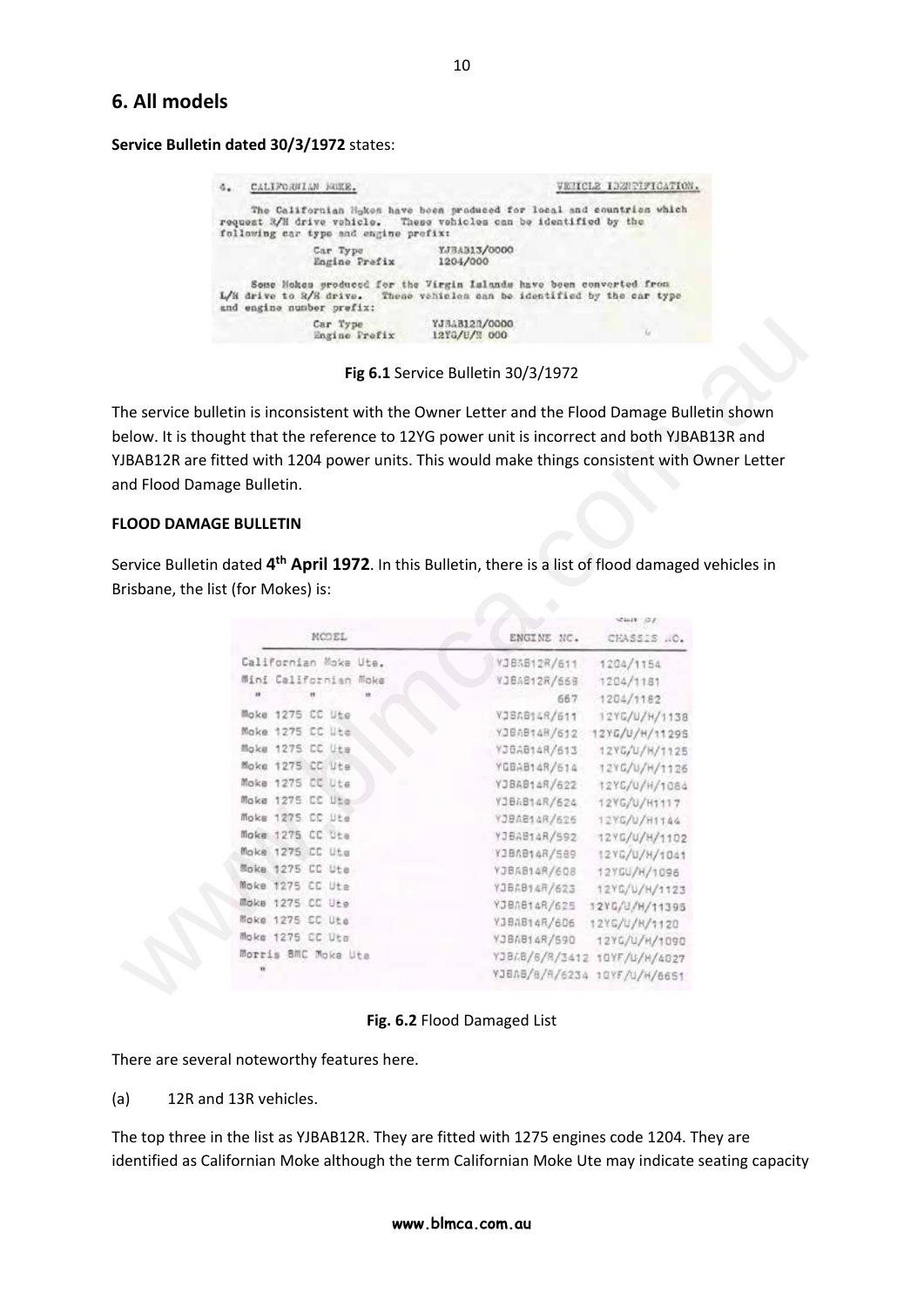2, and Mini Californian seating capacity 4 as originally specified for Virgin Islands. It appears that the body serial numbers are beginning at 501 as expected.

Californian Moke as sold in Australia would have had to have been a 2 seater for compliance reasons. For Export, they may have been 4 seater, and so in the above list, Mini Californian Moke 12R668 and 667 could have been cars for export or could have met QLD certification. Californian Moke Ute 611 is probably a Californian 2 seater for local sale.

## **PARTS BOOK 1011M**

The extract below is from a Parts Book covering the Mini and Moke range 1011M. It gives an indication of model designations and engine codes. Since it refers to the Leyland 10 digit code, the date of this information must be post 1973.

|                               | Moke Nomad U.S. C.B.U.                                                                                                                                                                                                                                                                          |              | YJBAB10L<br>YJBAB11L             | 10YF/U/H<br>12YG/U/H            |
|-------------------------------|-------------------------------------------------------------------------------------------------------------------------------------------------------------------------------------------------------------------------------------------------------------------------------------------------|--------------|----------------------------------|---------------------------------|
| $2/$ ID018                    | 030x0BM13<br>Moke<br>030x0B2413<br>030x0B1M12                                                                                                                                                                                                                                                   | 1275<br>1098 | YJBAB12R<br>YJ BAB8R             | 1200<br>10YF/U/H                |
| YD030                         | Californian Moke<br>Export Moke CKD & CBU                                                                                                                                                                                                                                                       | 1275         | YJBAB13R<br>YJBAB10L<br>YJBAB11L | 1204<br>10YF/U/H<br>$12$ YG/U/H |
| or sale in US Virgin Islands. | loke Nomad is 2/YDO18 LHD. They are not Californian Mokes, but Moke made to US specifications                                                                                                                                                                                                   |              |                                  |                                 |
|                               | he entries in this part of the table are confusing.                                                                                                                                                                                                                                             |              |                                  |                                 |
|                               | or 2/YDO18, 030XB1M13 is "associated" with YJBAB12R with 1275 engine. (Note, M13 was actually<br>ever used although it is correct according to the Standard. In practice, M12 usually denotes<br>275cc). Engine Code 1200 is actually YDO23, Clubman GT so this is an error. It should be 1204. |              |                                  |                                 |
|                               | s discussed below, it seems that YJBAB12R are the original Virgin Island Mokes 12L 2/YDO18 LHD<br>onverted to RHD and sold domestically as Californian Mokes YDO30 with a 1204 power unit (it<br>hould be noted that the 1200 series of power unit began about August 1970).                    |              |                                  |                                 |
|                               | DO30A YJBAB13R are thought to be Californian Mokes and sold domestic and export RHD as                                                                                                                                                                                                          |              |                                  |                                 |

**Fig. 6.3** Service Parts List 1011M

YDO30A YJBAB13R are thought to be Californian Mokes and sold domestic and export RHD as Californian Moke YDO30A also with 1204 power unit but were not part of the original VI batch and were made RHD from the start.

(b) 14R vehicles.

Moke 1275 CC Utility vehicles are body coded 14R in the Flood Damage list. The engine codes are the earlier 12YG coding. We have a picture of an identification plate for one of the above 14R vehicles (moke.com.au).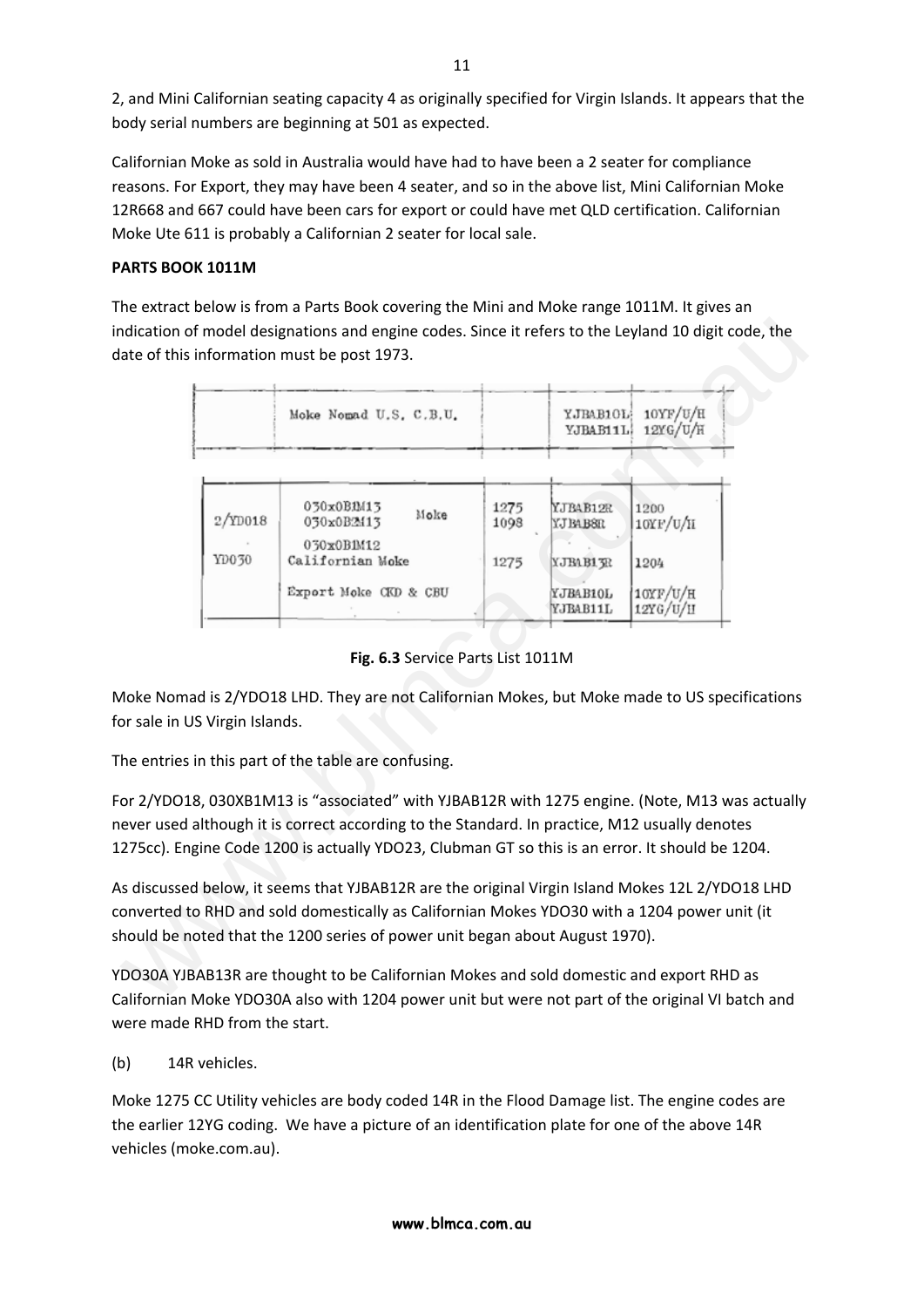

**Fig. 6.4** YJBAB14R Compliance Plate

**Note that the compliance date is 12/70** and this vehicle only meets two ADR's, 7 and 20. (brake hoses 1/70 and safety rims 7/70). The original poster of this image on a Moke forum states that the vehicle had a **side‐mounted fuel tank** and provision for a chemical tank in the rear subframe, and indications of it originally being LHD. This vehicle whose compliance plate shown above is on the list of Flood Damaged vehicles. Iote that the compliance date is 12/70 and this vehicle only meets two ADR's, 7 and 20. (brake<br>
exist 1/70 and safety rims 7/70). The original poster of this image on a Moke forum states that the<br>
ehicle had a side-mounted

Drawing MYH4085 shown previously indicates that 14R, for codes YDO30B, was introduced in **January 1972**.

The 14R vehicles were most likely made in Nov 1970 and kept as new stock and not sold until April 1972. This is supported by the old engine code 12Y and the old compliance plate "British". These models appear to be the first "Nomad" models with a side fuel tank, but put aside as a result of the Virgin Islands saga, and sold in 1972 as utilities.

‐‐‐‐‐‐‐‐‐‐‐‐‐‐‐‐‐‐‐‐‐‐‐‐‐‐‐‐‐‐‐‐‐‐‐‐‐‐‐‐‐‐‐‐‐‐‐‐‐‐‐‐‐‐‐‐‐‐‐‐‐‐‐‐‐‐‐‐‐‐‐‐‐‐‐‐‐‐‐‐‐‐‐‐‐‐‐‐‐‐‐‐‐‐‐‐‐‐‐‐‐‐‐‐‐‐‐‐‐‐‐‐‐‐‐‐‐‐‐‐‐‐‐‐‐

#### **Other Information**

Sales records show the following Exports for the years 1970 to 1973.

| <b>EXPORT SALES</b>        |      |      |      |      |
|----------------------------|------|------|------|------|
| Moke                       | 1227 | 1283 | 1368 | 1042 |
| Mini                       | 465  | 627  | 497  | 575  |
| Marina                     |      |      | 1124 | 4069 |
| *Morris 1100/<br>1300/1500 | 74   | 36   | 4    |      |
| $*X6$                      |      | 2697 | 928  | 162  |
| <b>P76</b>                 |      |      |      | 48   |
| *Austin 1800               | 2023 | 342  |      |      |
| ,M.G.                      | 5    |      |      |      |
|                            |      |      |      |      |

That is, approx. 1200 Mokes per year exported to various countries from Australia.

#### **Overall Conclusions:**

Going on the compliance dates and the applicable design rules, photos and compliance plate wording, we conclude that:

**‐‐‐‐‐‐‐‐‐‐‐‐‐‐‐‐‐‐‐‐‐‐‐‐‐‐‐‐‐‐‐‐‐‐‐‐‐‐‐‐‐‐‐‐‐‐‐‐‐‐‐‐‐‐‐‐‐‐‐‐‐‐‐‐‐‐‐‐‐‐‐‐‐‐‐‐‐‐‐‐‐‐‐‐‐‐‐‐‐‐‐‐‐‐‐‐‐‐‐‐‐‐‐‐‐‐‐‐‐‐‐‐‐‐‐‐‐‐‐‐‐‐‐‐‐** 

- A small number of YJBAB10L could have been produced and exported elsewhere. Design Code 2/YDO18, side fuel tank 1098cc.
- The term YDO30 appears to have been introduced in about May 1970.
- The cancelled order appears to have happened first half of 1971.